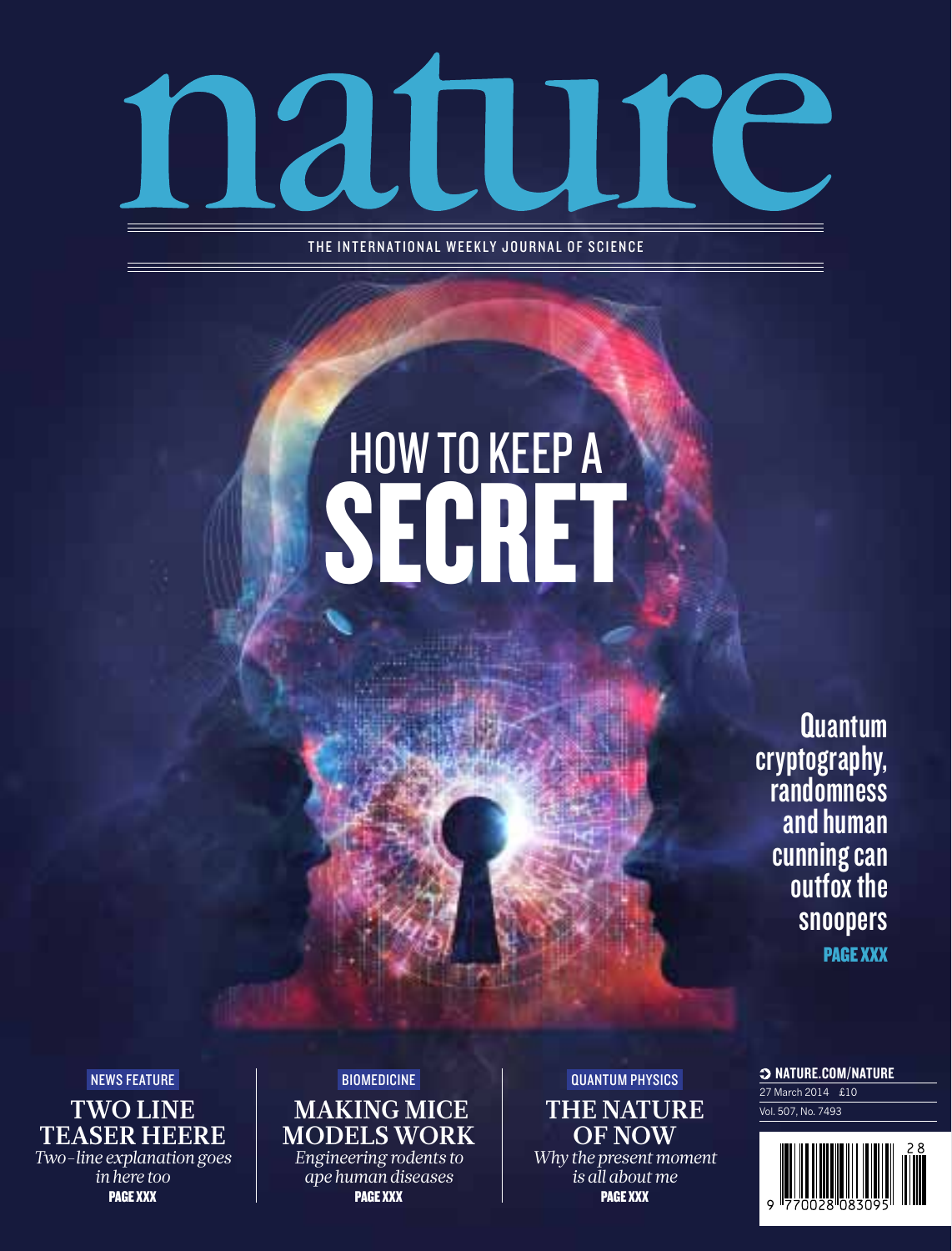## PERSPECTIVE

## The ultimate physical limits of privacy

Artur Ekert<sup>1,2</sup> & Renato Renner<sup>3</sup>

Among those who make a living from the science of secrecy, worry and paranoia are just signs of professionalism. Can we protect our secrets against those who wield superior technological powers? Can we trust those who provide us with tools for protection? Can we even trust ourselves, our own freedom of choice? Recent developments in quantum cryptography show that some of these questions can be addressed and discussed in precise and operational terms, suggesting that privacy is indeed possible under surprisingly weak assumptions.

**Example 3** dgar Allan Poe, an American writer and an amateur cryptographer, once wrote "... it may be roundly asserted that human ingenuity cannot concoct a cipher which human ingenuity cannot resolve  $\frac{1}{2}$  I is it tr pher, once wrote ''… it may be roundly asserted that human inge-I nuity cannot concoct a cipher which human ingenuity cannot resolve …''1 . Is it true? Are we doomed to be deprived of our privacy, no matter how hard we try to retain it? If the history of secret communication is of any guidance here, the answer is a resounding 'yes'. There is hardly a shortage of examples illustrating how the most brilliant efforts of code-makers were matched by the ingenuity of code-breakers<sup>2</sup>. Even today, the best that modern cryptography can offer are security reductions, telling us, for example, that breaking RSA, one of the most widely used public key cryptographic systems, is at least as hard as factoring large integers<sup>3</sup>. But is factoring really hard? Not with quantum technology. Indeed, RSA, and many other public key cryptosystems, will become insecure once a quantum computer is built<sup>4</sup>. Admittedly, that day is probably decades away, but can anyone prove, or give any reliable assurance, that it is? Confidence in the slowness of technological progress is all that the security of our best ciphers now rests on.

This said, the requirements for perfectly secure communication are well understood. When technical buzzwords are stripped away, all we need to construct a perfect cipher is shared private randomness, more precisely, a sequence of random bits known as a 'cryptographic key'. Any two parties who share the key, we call them Alice and Bob (not their real names, of course), can then use it to communicate secretly, using a simple encryption method known as the one-time pad<sup>5</sup>. The key is turned into a meaningful message by one party telling the other, in public, which bits of the key should be flipped. An eavesdropper, Eve, who has monitored the public communication and knows the general method of encryption but not the key will not be able to infer anything useful about the message. It is vital though that the key bits be truly random, never reused, and securely delivered to Alice and Bob, who may be miles apart. This is not easy, but it can be done, and one can only be amazed how well quantum physics lends itself to the task of key distribution.

Quantum key distribution, proposed independently by Bennett and Brassard<sup>6</sup> and by Ekert<sup>7</sup>, derives its security either from the Heisenberg uncertainty principle (certain pairs of physical properties are complementary in the sense that knowing one property necessarily precludes knowledge about the other) or the monogamy of quantum entanglement (certain quantum correlations cannot be arbitrarily shared). At first, the idea of using quantum phenomena to improve secrecy was nothing more than an academic curiosity, but over time, with the progress of quantum technologies, it was embraced by experimental physicists and eventually turned into a viable commercial proposition. But even though quantum cryptography can offer the best security available at present, it is not immune to attacks exploiting botched implementations (see, for example, refs 8–11

for practical illustrations). The flaws in the design may be unintentional, the result of ignorance or negligence on the part of some honest individuals who design quantum cryptosystems; but they can also be malicious, secretly implanted by powerful adversaries. Should we not then dissect our cryptographic devices, analyse them and make sure that they do exactly what they are supposed to do? Given that some of the flaws may be unknown to us, what exactly should we be looking for? It has long been believed that here we reach the limits of privacy, and that at this point whoever is more technologically advanced, be it the NSA, GCHQ or some other agency, has the upper hand. Surprisingly, this is not the case.

Recent research shows that privacy is possible under stunningly weak assumptions. All we need are monogamous correlations and a little bit of 'free will', here defined as the ability to make choices that are independent of everything pre-existing and are hence unpredictable<sup>12,13</sup>. Given this, we can entertain seemingly implausible scenarios. For example, devices of unknown or dubious provenance, even those that are manufactured by our enemies, can be safely used to generate and distribute secure keys. There are caveats, of course: the devices must be placed in well-isolated locations to prevent any leaks of the registered data, and the data must be analysed by a trusted entity. Barring this, once the devices pass a certain statistical test they can be purchased without any knowledge of their internal working. This is a truly remarkable feat, also referred to as 'deviceindependent' cryptography<sup>14–20</sup>. Needless to say, proving security under such weak assumptions, with all the mathematical subtleties, is considerably more challenging than in the case of trusted devices, but the rapid progress in the past few years has been very encouraging, making device-independent cryptography one of the most active areas of quantum information science.

In fact, some of the device-independent schemes do not even rely on the validity of quantum theory<sup>21–24</sup>, and they therefore guarantee security against adversaries who may have access to superior, 'post-quantum', technologies. The adversaries may even be given control over the choices made by Alice and Bob during the key distribution protocol<sup>25</sup>. As long as this control is not complete, Alice and Bob can do something about it. It turns out that 'free will' or, more specifically, the ability to make unpredictable, and, therefore, random, choices can be amplified<sup>26</sup>. Randomness amplification has recently triggered a flurry of research activity, culminating in a striking result: anything that is not completely deterministic can be made completely random<sup>27,28</sup>. This means, as we explain below, that as long as some of our choices are random and beyond control of the powers that be, we can keep our secrets secret.

#### The power of free choice

If there is one encryption method that comes close to a perfect cipher, it is the one-time pad. As we have already explained, its security critically

<sup>1</sup>Mathematical Institute, University of Oxford, Oxford OX2 9GG, UK. <sup>2</sup>Centre for Quantum Technologies, National University of Singapore, 117543 Singapore. <sup>3</sup>Institute for Theoretical Physics, ETH Zurich, 8093 Zurich, Switzerland.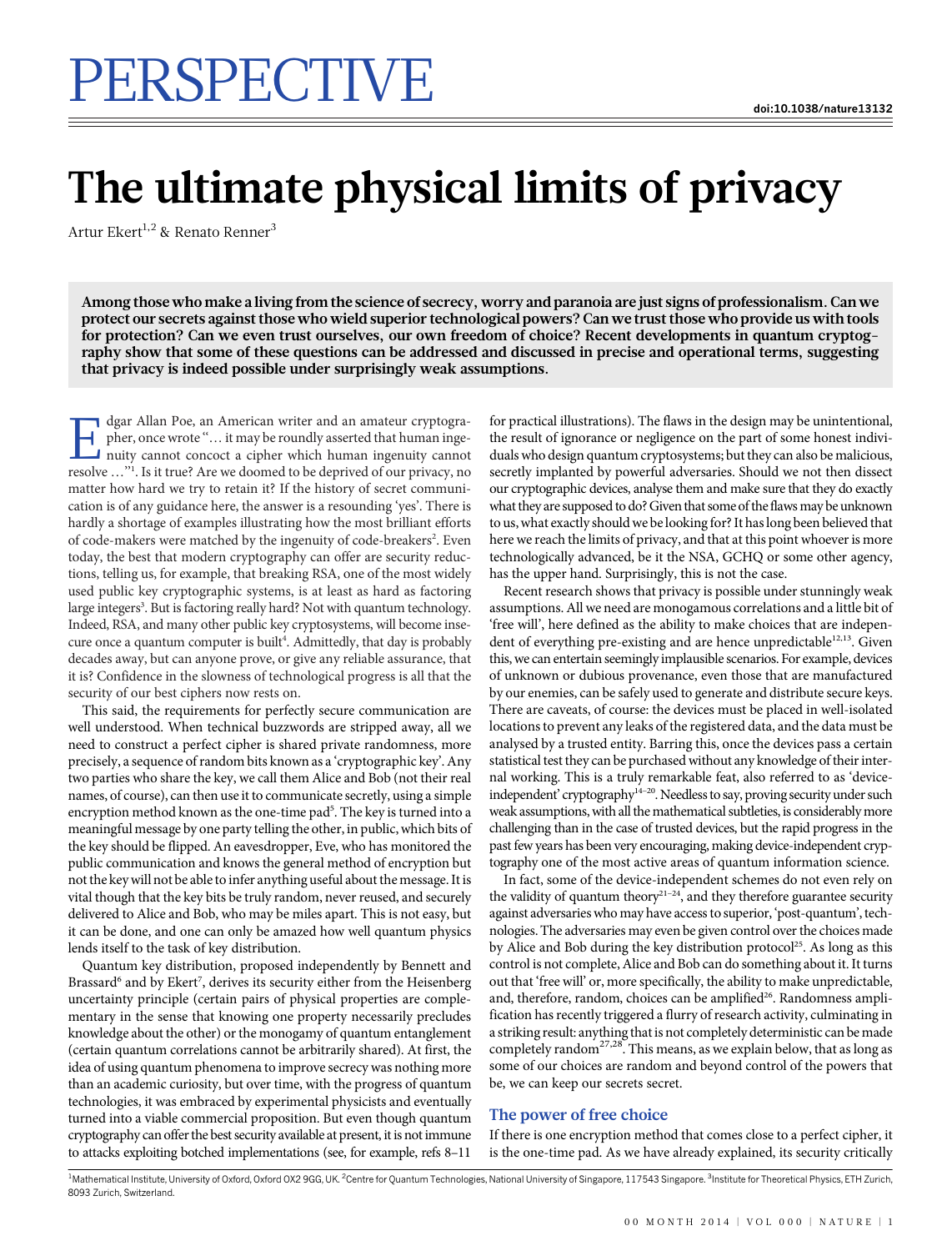relies on the randomness and secrecy of the cryptographic key. There is a snag, however, known as the 'key distribution problem'. Each key bit can be used only once, to encrypt one single message bit. To maintain their private communication, Alice and Bob must find a way to generate and distribute fresh key bits continuously. But how?

Let us put all the practicalities aside, just for a moment, and dream about something that would solve the key distribution problem. For example, imagine that Alice and Bob were given two magically linked coins, which always come out the same side up—either two heads or two tails—with equal probabilities. Alice and Bob can then toss such coins at their respective locations, writing '0' for heads and '1' for tails. The resulting binary strings will be random and identical, but will they be secret? Not necessarily. Technologically superior Eve could have manufactured an additional coin, magically linked to the coins held by Alice and Bob. The three coins always tally and Eve knows all the bits in the string.

Clearly, to achieve secrecy we must let Alice and Bob do something that is beyond Eve's control. For example, Alice and Bob may be given a choice between two different coins; Alice can toss either coin  $A_1$  or coin  $A_2$  and Bob, either  $B_1$  or  $B_2$ . For each toss they must choose one of the two; tossing both  $A_1$  and  $A_2$  or both  $B_1$  and  $B_2$  is forbidden. Suppose, again, that the coins are magically linked; Alice and Bob's coins always come out the same, except when they toss  $A_1$  and  $B_2$ , which always come out opposite. The magic can be succinctly summarized by the following four conditions<sup>29,30</sup> (Fig. 1):

$$
A_1 = B_1, B_1 = A_2, A_2 = B_2, B_2 \neq A_1
$$
 (1)

These conditions are clearly contradictory; it is impossible to assign values to  $A_1$ ,  $A_2$ ,  $B_1$  and  $B_2$  so that all the four conditions are satisfied. But remember, Alice and Bob can toss only one coin each, and thus they can test only one of the four conditions in equation (1) at a time. Unperformed tosses do not have outcomes, and, hence, there is no contradiction here.

What if, say, Alice could break the rule and toss both of her coins,  $A_1$ and  $A_2$ , in one go? It turns out that she would deprive Bob of his free choice. Suppose that Alice tossed first (correlations are not affected by the chronological order of the tosses) and that her outcomes are such that  $A_1 = A_2$ . Then Bob has no choice but to toss  $B_1$ , because this is the only choice compatible with the conditions in equation (1). Similarly, if  $A_1 \neq A_2$ , the only choice left to Bob is to toss  $B_2$ . This simple argument implies that the magic coins cannot be cloned. Having a clone, Z, of, say,  $A_1$  (such that  $Z = A_1$ ), and being able to toss it together with  $A_2$  would lead to the same contradictions as tossing both  $A_1$  and  $A_2$ . The existence of Z deprives Bob of his free choice. The conclusion is that if Alice and Bob have free choice then the magic correlations must be monogamous, that is, nothing else can be correlated to their coins. This turns the tables on Eve. Neither she nor anyone else can manufacture a coin that will always tally with any of the coins held by Alice or Bob. All ingredients for secure key distribution are now in place.

#### Key distribution

To establish a cryptographic key, Alice and Bob toss their magic coins. For each toss, Alice and Bob choose randomly, and independently of each



Figure 1 | Magic correlations. Alice and Bob choose and toss one coin each. Their choices are free, random and independent of each other, and the coins always come out the same way up, except when they toss  $A_1$  and  $B_2$ , which always come out the opposite way up (represented by the red wiggly lines). Such correlations cannot be shared with a third party; for example, nobody can manufacture a coin that will always tally with any of the coins held by Alice or Bob.

other, which particular coin will be tossed: Alice is choosing between  $A_1$ and  $A_2$ , and Bob, between  $B_1$  and  $B_2$ . After the toss, they announce publicly the coins they selected, but not the outcomes they registered. The outcomes are secret, because the coins cannot be cloned, and identical, because the coins are magically linked (except when  $A_1$  and  $B_2$  are tossed, in which case either Bob or Alice must flip his or her bit). The net result is that Alice and Bob share one secret bit. To establish a longer key, they simply repeat this procedure as many times as required.

We note that Alice and Bob do not need to make any assumptions about the provenance of the coins; as long as the coins comply with the conditions in equation (1), they are as good as it gets and could have been manufactured by anyone, adversaries included. But this compliance has to be checked. Alice and Bob can do it, for example, by revealing the outcomes of some randomly chosen tosses and checking if they agree with equation (1). Such publicly disclosed tosses are then discarded and the key is composed from the remaining tosses, outcomes of which have never been revealed in public. If Alice and Bob notice a deviation from the magic correlations, they abort the key distribution and try again with another set of coins.

Here we have tacitly assumed that Alice and Bob can communicate in public, but in such a way that nobody can alter their messages; for example, they might use a radio broadcast or an advert in a newspaper, or some other way that prevents impersonations. This communication is passively monitored by Eve and is the only information she gathers during the key distribution, because the coins are tossed in well-isolated locations that prevent any leaks of the registered outcomes. Given this, the secrecy of the key is based solely on the monogamy of the magic correlations and on one innocuous but essential assumption: both Alice and Bob can freely choose which coins to toss.

It seems that we have already achieved our goal. There is only one little problem with our, otherwise impeccable, solution of the key distribution problem, which is that the magic correlations do not exist. That is, we do not know of any physical process that can generate them. But all is not lost, because there are physically admissible correlations that are 'magical' enough for our purposes. Welcome to the quantum world!

#### The quantum of solace

Quantum theory is believed to govern all objects, large and small, but its consequences are most conspicuous in microscopic systems such as individual atoms or photons. Take, for example, polarized photons. Millions of identically polarized photons form the familiar polarized light, but at the quantum level polarization is an intrinsic property of each photon, corresponding to its spin. Although the polarization of a single photon can be measured along any direction, the outcome of the measurement has only two values, indicating whether the polarization is parallel or orthogonal to the measurement direction. For our purposes, we will label these outcomes 0 and 1.

A number of quantum optical techniques can be employed to generate pairs of polarization-entangled photons. Such photons respond to measurements, carried out on each of them separately, in a very coordinated manner. Suppose that Alice and Bob measure the polarizations of their respective photons along different directions,  $\alpha$  and  $\beta$ . It turns out that, although the values 0 and 1 are equally likely to appear, Alice and Bob's outcomes tally with the probability

$$
\cos^2(\alpha - \beta) \tag{2}
$$

This is just about everything you need to know about quantum physics for now.

Let us now replace the coin tosses by appropriately chosen polarization measurements: instead of tossing  $\cosh A_1$ , Alice simply measures her photon along  $\alpha_1 = 0$ ; and instead of tossing  $A_2$ , she measures the photon along  $\alpha_2 = 2\pi/8$ . Similarly, Bob replaces his coin tosses  $B_1$  and  $B_2$  by measurements along directions  $\beta_1 = \pi/8$  and  $\beta_2 = 3\pi/8$ , respectively. The resulting joint probabilities of all possible outcomes, obtained using equation (2) and the specified polarization angles, are shown in Table 1.

From a more general perspective, for any value of  $\varepsilon$ , which can be considered the probability of deviation from the magic correlations, the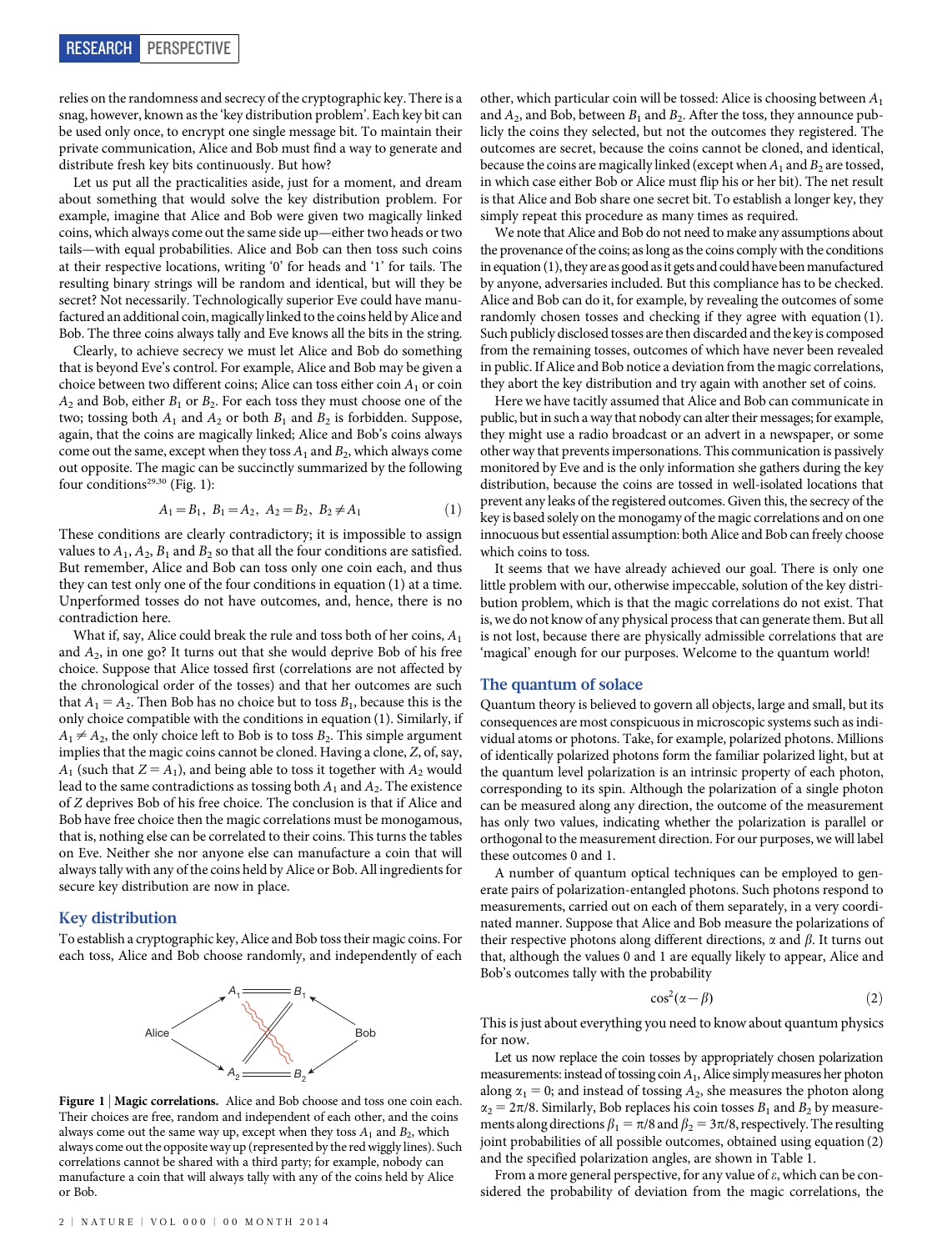#### Table 1 <sup>|</sup> Approximating magic correlations

|           | $A_1 = 0$                         | $A_1 = 1$                         | $A_2 = 0$                         | $A_2 = 1$                         |
|-----------|-----------------------------------|-----------------------------------|-----------------------------------|-----------------------------------|
| $B_1 = 0$ | $1-\varepsilon$<br>$\overline{2}$ | $rac{\varepsilon}{2}$             | $1-\varepsilon$<br>$\overline{2}$ | $rac{\varepsilon}{2}$             |
| $B_1 = 1$ | $rac{\varepsilon}{2}$             | $\frac{1-\varepsilon}{2}$         | $rac{\varepsilon}{2}$             | $1-\varepsilon$<br>$\overline{2}$ |
| $B_2 = 0$ | ε<br>$\overline{2}$               | $1-\varepsilon$<br>$\overline{2}$ | $1-\varepsilon$<br>$\overline{2}$ | $rac{\varepsilon}{2}$             |
| $B_2 = 1$ | $1-\varepsilon$<br>$\overline{2}$ | $rac{\varepsilon}{2}$             | $rac{\varepsilon}{2}$             | $1-\varepsilon$<br>$\overline{2}$ |

Joint probabilities of binary outcomes given the choices of  $A_i$  and  $B_i$  (i,  $j = 1, 2$ ). The parameter  $\varepsilon$  takes the value 0 for the magic correlations (see equation (1)). The lowest physically admissible value,  $\varepsilon = \sin^2(\pi/8) \approx 0.146$ , can be obtained by measuring polarizations of appropriately entangled photons at some specific angles, for example 0,  $\pi/8$ ,  $2\pi/8$  and  $3\pi/8$ , corresponding to  $A_1, B_1, A_2$  and  $B_2$ , respectively.

table describes 'non-signalling' correlations: Alice, by choosing between  $A_1$  and  $A_2$ , cannot communicate any information to Bob, and vice versa Bob choosing between  $B_1$  and  $B_2$  cannot send any information to Alice. Neither of them can see through the statistics of the outcomes what the other one is doing. Correlations with  $\varepsilon \geq 1/4$  are called 'classical', because they admit pre-assigned values of  $A_1$ ,  $A_2$ ,  $B_1$  and  $B_2$ . This is no longer the case when  $\varepsilon$  < 1/4, because any pre-assignment is bound to violate at least one of the four conditions in equation (1). Surprisingly, as we have just seen, there are physically admissible correlations for which  $\varepsilon$  can reach  $\sin^2(\pi/8) \approx 0.146$ , which is the lowest value that can be achieved with quantum correlations<sup>31</sup>. Even though perfect magic correlations, with  $\varepsilon = 0$ , do not exist, there is still some magic left in quantum correlations, and it can be exploited.

#### Less reality, more security

The impossibility of assigning numerical values to certain physical quantities, for example the different polarizations of a photon, has been baffling physicists for almost a century<sup>32</sup>. After all, most of us grew up holding it self-evident that there is an objective reality in which physical objects have properties that can be quantified and whose values exist regardless of whether we measure them or not. Shocking as it may be, our world is not of this kind. Statistical inequalities, such as  $\varepsilon \ge 1/4$ , derived on the assumption that the values of unmeasured physical quantities do exist and commonly referred to as Bell's inequalities<sup>33</sup>, have been violated in a number of painstaking experiments<sup>34-44</sup>. We shall not dwell on the philosophical implications of this experimental fact (volumes have been written on the subject), but simply point out that it should be embraced by all those who worry about secrecy because what does not exist cannot be eavesdropped, and so it is much easier to keep secrets in a non-classical world.

Indeed, given the correlations parameterized by  $\varepsilon$ , it can be shown that the probability of Eve guessing correctly any particular outcome cannot exceed  $(1 + 4\varepsilon)/2$  (Box 1). Eve may know something about the outcomes (which is not good) but Alice and Bob, after running a statistical test and estimating  $\varepsilon$ , know how much she may know (which is good). If  $\varepsilon$  is low enough, this allows them to distil an almost perfect key from the outcomes, using a technique known as 'privacy amplification'.45,46 The basic idea behind privacy amplification is quite simple. Imagine that you have two bits and that you know your adversary knows at most one of them, but that you do not know which one. Add the two bits together (modulo 2); the resulting bit will be secret. Needless to say, given more bits, there are more sophisticated ways of achieving secrecy, to mention only two-universal hash functions<sup>47</sup> or Trevisan's extractor<sup>48</sup>.

In summary, whenever Alice and Bob are given any devices that generate correlated outcomes, they can run the key distribution protocol supplemented by a statistical 'honesty test' to estimate  $\varepsilon$ . If this value is small enough, say  $\varepsilon = 0.15$ , the end result, after privacy amplification, is a perfect cryptographic key. We obtain trusted privacy from untrusted devices, but what constitutes a device? We need to sort out one more thing before we can celebrate the arrival of the ultimate cipher. Should

#### BOX 1 Eavesdropping quantified

Suppose that Eve wants to manufacture a device that outputs binary values,  $Z$ , designed to tally with, say,  $A_1$ . Regardless of her technological prowess, Eve has limited chances to succeed. For any two outcomes,  $A_i$ and  $B_{j}$ , the probabilities that they are equal to Z, that is, Pr(Z = A $_{i}$ ) and Pr(Z = B<sub>j</sub>), cannot differ by more than Pr(A<sub>i</sub>  $\neq$  B<sub>j</sub>). This implies a sequence of inequalities:

$$
Pr(Z = A_1) - Pr(Z = B_1) \le Pr(A_1 \neq B_1)
$$
  
\n
$$
Pr(Z = B_1) - Pr(Z = A_2) \le Pr(B_1 \neq A_2)
$$
  
\n
$$
Pr(Z = A_2) - Pr(Z = B_2) \le Pr(A_2 \neq B_2)
$$
  
\n
$$
Pr(Z = B_2) - Pr(Z \neq A_1) \le Pr(B_2 = A_1)
$$

Adding these inequalities together and taking into account that  $Pr(Z \neq A_1) = 1 - Pr(Z = A_1)$  gives

$$
Pr(Z = A_1) \le \frac{1}{2}(1 + l_2)
$$

where the quantity  $I_2 = Pr(A_1 \neq B_1) + Pr(B_1 \neq A_2) + Pr(A_2 \neq B_2) +$  $Pr(B_2 = A_1)$  is the sum of the probabilities that any of the conditions in equation (1) is violated. The derivation presented here works for any  $A_i$ and  $B_{j}$ , and, it is worth stressing, does not involve quantum theory.

Although the values  $A_1$ ,  $A_2$ ,  $B_1$  and  $B_2$  do not coexist, all the probabilities used here involve only pairs of values,  $A_i$  and  $B_j$ , which can be measured simultaneously. They can be determined from the statistics of the experimental data. For the polarization measurements described in the text, we would obtain  $I_2 = 4\varepsilon$  where  $\varepsilon = \sin^2(\pi/8) \approx$ 0.146. The bound thus asserts that  $Pr(Z = A_1) \le 0.793$ ; that is, Eve's value, Z, will deviate from  $A_1$  in more than 20% of the cases.

The notion of magic correlations can be extended to cases where Alice and Bob choose between  $n \geq 2$  different measurements<sup>67,68</sup>, with the conditions in equation (1) replaced by

$$
A_1 = B_1, B_1 = A_2, \ldots, A_n = B_n, B_n \neq A_1
$$
 (3)

To approximate such correlations, Alice and Bob may use entangled photons and measure polarizations  $A_i$  and  $B_j$ , specified by angles  $\alpha_i$ and  $\beta_j$ . These angles are chosen to be even and odd multiples of  $\pi/4n$ , respectively, so that the adjacent values of  $\alpha_i$  and  $\beta_i$  are  $\pi/4n$  radians apart. Then, according to equation (2), each of the conditions in equation (3) is satisfied, except with an error probability of  $\varepsilon_n = \sin^2(\pi/4n) < 1/n^2$ . It can then be shown, by the same arguments as for the  $n = 2$  case, that any attempt by Eve to compute a prediction, Z, for the outcome of, say,  $A_1$ , can succeed with probability at most  $(1 + I_n)/2$ , where  $I_n = Pr(A_1 \neq B_1) + Pr(B_1 \neq A_2) + \cdots + Pr(A_n \neq B_n) + Pr(B_n = A_1).$ For any classical correlations,  $I_n \ge 1$ . In contrast, quantum theory admits correlations such that  $I_n = 2n\varepsilon_n < 2/n$ . Consequently, in the limit of large n, the probability of Eve guessing the value of  $A_1$  correctly becomes  $1/2$ ; that is,  $A_1$  is uniformly random and independent of any information held by Eve. This observation is not only relevant for key distribution<sup>21</sup>, but has been crucial for randomness amplification<sup>26</sup>.

Alice and Bob trust the ultimate measuring and controlling devices; that is, should they trust themselves?

#### Should we trust ourselves?

We can hardly get more paranoid than that. Can we make free choices or are we held to the ransom of a greater force? In other words, what if we are manipulated?

We have already stressed the power of free choice. Decisions such as which coin to toss and which polarization to measure must be made freely (randomly) and independently. If referring to the experimenter's 'free will' sounds too esoteric, then think about the random number generators that in practical implementations make such choices. Where is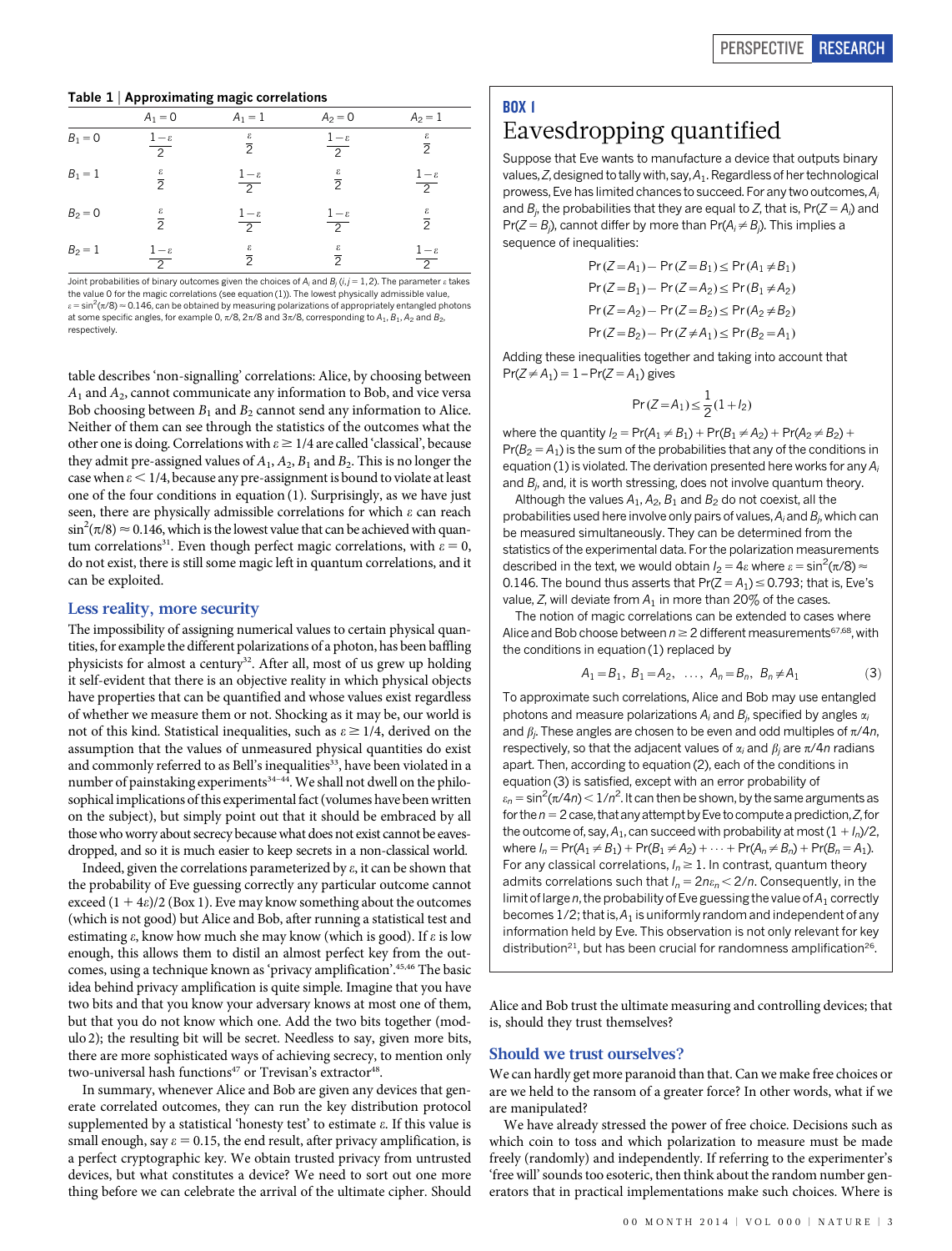their randomness coming from? What if these random number generators are of dubious provenance, possibly manufactured by the same person who offered the key distribution kit? It is evident that without randomness there is no privacy: if everything is pre-determined, and all possible choices we make (with the help of tweaked random number generators or otherwise) are predictable or pre-programmed by our adversaries, then there is nothing that we can build our privacy on. Or is there?

There is if the manipulation is not complete and there is a little bit of freedom left. If someone we trust tells us that such and such a fraction of the choices made by our random number generators cannot be determined by the adversary, then privacy is still possible because local randomness can be amplified<sup>26</sup>. Randomness amplification can itself be done with deviceindependent protocols, and it works even if the fraction of initial randomness is arbitrarily small or the devices are noisy<sup>27,28</sup>.

It all looks bizarre and too good to be true. Perfect privacy, secure against powerful adversaries who provide us with cryptographic tools and who may even manipulate us? Is such a thing possible? Yes, it is, but 'the devil is in the detail' and we need to look into some practicalities.

#### **Practicalities**

Quantum key distribution, in which security is tested by the degree of violation of Bell's inequalities, was proposed some time ago<sup>7</sup> and was followed shortly by a proof-of-principle experiment at what used to be called the Defence Research Agency (now Qinetiq) in Malvern, UK<sup>49</sup>. However, the device-independent character of this protocol has not been recognized until recently<sup>15</sup>. Moreover, proving the security of such a scheme in the presence of noise has not been easy. It has taken over a decade to agree on a useful definition of secrecy, even for trusted devices, and to conclude a long sequence of steadily improved security results $50-53$  that eventually took into account all the quantum resources that Eve can muster<sup>54</sup>. Dealing with untrusted devices is even more tricky and keeps many of our colleagues busy<sup>55-57</sup>.

Although all security proofs infer secrecy from the monogamy of the correlations, a major challenge is to make these arguments quantitative and robust to noise and imperfections, and applicable to keys of finite size<sup>58,59</sup>. There are other issues as well. For example, here we have taken for granted that Alice and Bob can estimate the parameter  $\varepsilon$  from a sufficiently large sample of their registered data. In the quantum domain, a statement of that kind requires a quantum version of what is known in classical statistics as de Finetti's theorem<sup>54,60</sup>. It guarantees that, for instance, pairs of photons can be treated as individual objects with individual properties and without any hidden correlations to other pairs. These, and many other results, addressed a number of subtleties and, finally, twenty years after its inception, the original entanglement-based key distribution protocol7 has been shown to offer security even if the devices are not fully trusted and are exposed to noise<sup>15-20</sup>. This is assuming that quantum theory is all that there is, and that Eve is bound by the laws of quantum physics. However, if Alice and Bob are paranoid enough to give Eve some 'post-quantum' powers (technologies more powerful than quantum technologies which may rely on as-yet undiscovered physical phenomena that are not described by quantum physics), they can still resort to less efficient protocols that do not rely on quantum theory<sup>21-24</sup>. We should stress, however, that device-independent protocols and their security proofs have not yet reached the level of sophistication that is now common for the devicedependent scenario. In particular, more work is needed to improve the efficiency of the key distribution protocols or to identify conditions under which untrusted devices may be reused in multiple rounds of such protocols.

Given that violation of Bell's inequality is an experimental fact, what is it that prevents us from running the experiments that violated Bell's inequality again, but this time under the label of the device-independent key distribution? Convincing as they are, these experiments still leave some loopholes. For example, it is in principle possible that the photons detected in the experiments did not represent a fair sample of all photons emitted by the source (the 'detection loophole') or that the various parts and components of the experiment were causally connected (the 'locality loophole'). Some of these concerns were addressed in more recent experiments<sup>43,44</sup>, but, a single experiment that closes all the loopholes at once, demonstrating the ultimate violation of Bell's inequality, is still lacking.

This is not so disturbing for physicists, because nature would have to be very malicious if it were to cheat us selectively—on locality in some experiments and in exploring detection loopholes in some other. In contrast, there is nothing to prevent an eavesdropper being malicious. In this adversarial setting, a proper experimental demonstration of device-independent cryptography requires a proper violation of Bell's inequalities. This is particularly true for the detection loophole. Imagine, for example, that Eve pre-programmed the devices assuming in advance a sequence of settings that Alice and Bob may choose for their measurements. Whenever her guess is correct, the devices will respond with pre-programmed results, and when it is not, one of the devices will simulate failure to respond. If Alice and Bob naively discard all the instances in which at least one of the devices failed to deliver a result, then they can be easily fooled by Eve. Thus, we do need the loophole-free violation of Bell's inequalities.

Closing the detection loop-hole is very challenging, because almost any optical component adds losses and imperfections to the key distribution set-up, but it is within the reach of today's technology, especially with the rapid progress in photodetection techniques. If distance is not an issue, then we can achieve near-perfect detection efficiency using entangled ions rather than photons<sup>40</sup>, and this has been used to generate the first deviceindependent certified randomness<sup>61,62</sup>. Short of full device independence, we can also entertain intermediate scenarios, where some parts of the devices are trusted and some are not. Indeed, proposals that address issues such as untrusted detectors $63,64$  offer significant improvements over the existing quantum key distribution schemes<sup>65,66</sup> and move secure communication in interesting new directions.

Experimental device-independent cryptography is far from easy, but technological progress so far has encouraged optimism. The days we stop worrying about untrustworthy or incompetent providers of cryptographic services may be not that far away.

#### **Conclusion**

Over the past decade or so, quantum cryptography has come of age, but the field is still an amazingly fertile source of inspiration for fundamental research. The search for the ultimate physical limits of privacy is still very much a work in progress, but we know that privacy is possible under surprisingly weak assumptions. Monogamous correlations, of whatever origin, and an arbitrarily small amount of free will are sufficient to conceal whatever we like. Free will is our most valuable asset. Come to think about it, without free will, there is no point in concealing anything anyway.

#### Received 12 August 2013; accepted 7 February 2014.

- 1. Poe, E. A. A few words on secret writing. Graham's Mag. 19, 33-38 (1841)<br>2. Kahn, D. The Codebreakers: The Comprehensive History of Secret Communi
- Kahn, D. The Codebreakers: The Comprehensive History of Secret Communication
- from Ancient Times to the Internet (Scribner, 1996). 3. Rivest, R., Shamir, A. & Adleman, L. A method for obtaining digital signatures and
- public-key cryptosystems. Commun. ACM 21, 120-126 (1978). 4. Shor, P. W. Polynomial-time algorithms for prime factorization and discrete
- logarithms on a quantum computer. SIAM J. Comput. 26, 1484-1509 (1997). 5. Vernam, G. S. Cipher printing telegraph systems for secret wire and radio
- telegraphic communications. J. Am. Inst. Electr. Eng. 45, 109-115 (1926). 6. Bennett, C. H. & Brassard, G. in Proc. IEEE Int. Conf. Computer Syst. Signal Process. 175–179 (IEEE, 1984).
	- This work reported key distribution based on encoding information in complementary bases.
- 7. Ekert, A. K. Quantum cryptography based on Bell's theorem. Phys. Rev. Lett. 67, 661–663 (1991).
- This work reported key distribution based on quantum entanglement. 8. Fung, C.-H. F., Qi, B., Tamaki, K. & Lo, H.-K. Phase-remapping attack in practical
- quantum-key-distribution systems. Phys. Rev. A 75, 032314 (2007).
- 9. Lydersen, L. et al. Hacking commercial quantum cryptography systems by tailored bright illumination. Nature Photon. 4, 686–689 (2010).
- 10. Weier, H. et al. Quantum eavesdropping without interception: an attack exploiting the dead time of single-photon detectors. New J. Phys. 13, 073024 (2011).
- 11. Gerhardt, I. et al. Full-field implementation of a perfect eavesdropper on a quantum cryptography system. Nature Commun. 2, 349 (2011).
- Bell, J. S. Speakable and Unspeakable in Quantum Mechanics: Collected Papers on Quantum Philosophy (Cambridge Univ. Press, 2004).
- 13. Colbeck, R. & Renner, R. No extension of quantum theory can have improved predictive power. Nature Commun. 2, 411 (2011).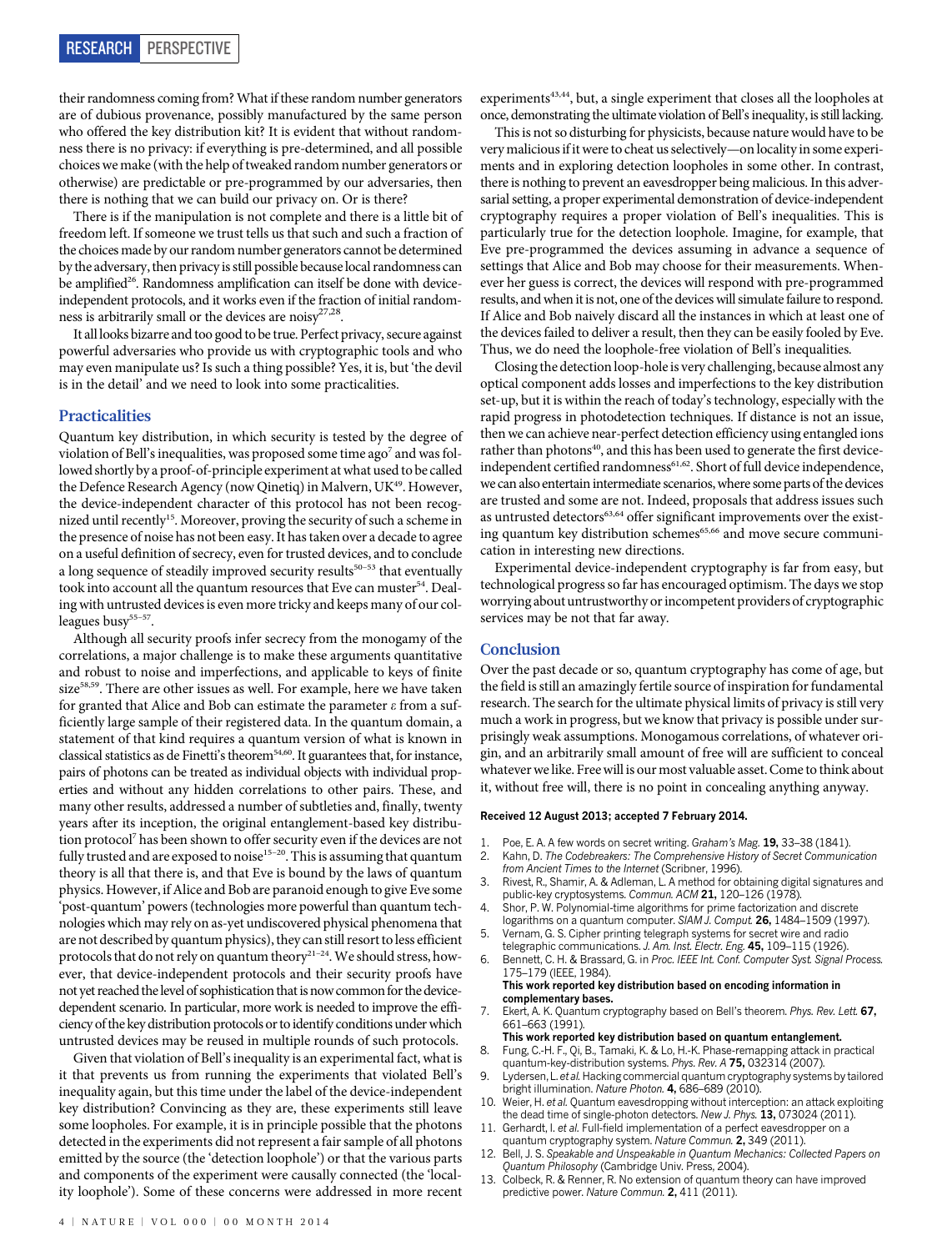PERSPECTIVE RESEARCH

- 14. Mayers, D. & Yao, A. in FOCS '98: Proc. 39th Annu. Symp. Foundations Computer Sci. 503–509 (IEEE, 1998).
- This work included a proposal for self-testing cryptographic devices. 15. Acín, A. et al. Device-independent security of quantum cryptography against collective attacks. Phys. Rev. Lett. 98, 230501 (2007). This work included a proposal for device-independent quantum key
- distribution. 16. McKague, M. Quantum Information Processing With Adversarial Devices. PhD thesis, Univ. Waterloo (2010).
- 17. Hänggi, E. & Renner, R. Device-independent quantum key distribution with commuting measurements. Preprint at<http://arxiv.org/abs/1009.1833> (2010).
- 18. Masanes, L., Pironio, S. & Acin, A. Secure device-independent quantum key distribution with causally independent measurement devices. Nature Commun. 2, 238 (2011).
- 19. Vazirani, U. & Vidick, T. in ITCS '14: Proc. 2014 Conf. Innovations Theor. Computer Sci. (ed, Naor, M.) 35–36 (ACM, 2012).
- 20. Reichardt, B. W., Unger, F. & Vazirani, U. Classical command of quantum systems. Nature 496, 456–460 (2013).
- 21. Barrett, J., Hardy, L. & Kent, A. No signaling and quantum key distribution. Phys. Rev. Lett. 95, 010503 (2005).
- This work demonstrated that the security of entanglement-based key distribution can be guaranteed without relying on the correctness of quantum theory.
- 22. Acín, A., Gisin, N. & Masanes, L. From Bell's theorem to secure quantum key distribution. Phys. Rev. Lett. 97, 120405 (2006).
- 23. Masanes, L. Universally composable privacy amplification from causality constraints. Phys. Rev. Lett. 102, 140501 (2009).
- 24. Hänggi, E., Renner, R. & Wolf, S. in Advances in Cryptology EUROCRYPT 2010 Vol. 6110 (ed. Gilbert, H.) 216–234 (Springer, 2010).
- 25. Koh, D. E. et al. Effects of reduced measurement independence on Bell-based randomness expansion. Phys. Rev. Lett. 109, 160404 (2012).
- 26. Colbeck, R. & Renner, R. Free randomness can be amplified. Nature Phys. 8, 450–454 (2012).
- This work proved that randomness amplification is possible. 27. Gallego, R. et al. Full randomness from arbitrarily deterministic events. Nature Commun. 4, 2654 (2013).
- 28. Brandao, F. et al. Robust device-independent randomness amplification with few devices. Preprint at<http://arxiv.org/abs/1310.4544> (2013).
- 29. Khalfi, L. A. & Tsirelson, B. S. in Symp. Foundations Mod. Phys. (eds Lahti, P. & Mittelstaedt, P.) 441–460 (World Scientific, 1985).
- 30. Popescu, S. & Rohrlich, D. Quantum nonlocality as an axiom. Found. Phys. 24, 379–385 (1994).
- 31. Cirel'son, B. Quantum generalizations of Bell's inequality. Lett. Math. Phys. 4, 93–100 (1980).
- 32. Einstein, A., Podolsky, B. & Rosen, N. Can quantum-mechanical description of physical reality be considered complete? Phys. Rev. 47, 777-780 (1935).
- 33. Bell, J. S. On the Einstein-Podolsky-Rosen paradox. Physics 1, 195–200 (1964).<br>34. Freedman, S. J. & Clauser, J. F. Experimental test of local hidden-variable theorie Freedman, S. J. & Clauser, J. F. Experimental test of local hidden-variable theories.
- Phys. Rev. Lett. 28, 938-941 (1972). 35. Aspect, A., Grangier, P. & Roger, G. Experimental tests of realistic local theories via Bell's theorem. Phys. Rev. Lett. 47, 460–463 (1981).
- 36. Aspect, A., Grangier, P. & Roger, G. Experimental realization of Einstein-Podolsky-Rosen-Bohm gedankenexperiment: a new violation of Bell's inequalities. Phys. Rev. Lett. 49, 91–94 (1982).
- 37. Aspect, A., Dalibard, J. & Roger, G. Experimental test of Bell's inequalities using time-varying analyzers. Phys. Rev. Lett. 49, 1804-1807 (1982).
- 38. Weihs, G., Jennewein, T., Simon, C., Weinfurter, H. & Zeilinger, A. Violation of Bell's inequality under strict Einstein locality conditions. Phys. Rev. Lett. 81, 5039–5043 (1998).
- 39. Tittel,W., Brendel, J., Zbinden, H. & Gisin, N. Violation of Bell inequalities by photons more than 10 km apart. Phys. Rev. Lett. 81, 3563–3566 (1998).
- 40. Rowe, M. A. et al. Experimental violation of a Bell's inequality with efficient detection. Nature 409, 791–794 (2001).
- 41. Pomarico, E., Bancal, J.-D., Sanguinetti, B., Rochdi, A. & Gisin, N. Various quantum nonlocality tests with a commercial two-photon entanglement source. Phys. Rev. A 83, 052104 (2011).
- 42. Stuart, T. E., Slater, J. A., Colbeck, R., Renner, R. & Tittel, W. Experimental bound on the maximum predictive power of physical theories. Phys. Rev. Lett. 109, 020402 (2012).
- 43. Giustina, M. et al. Bell violation using entangled photons without the fair-sampling assumption. Nature 497, 227–230 (2013).
- 44. Christensen, B. G. et al. Detection-loophole-free test of quantum nonlocality, and applications. Phys. Rev. Lett. **111**, 130406 (2013).
- 45. Bennett, C. H., Brassard, G., Crepeau, C. & Maurer, U. M. Generalized privacy amplification. IEEE Trans. Inf. Theory 41, 1915-1923 (1995).
- 46. Renner, R. & König, R. in Second Theory Cryptogr. Conf. (ed. Kilian, J.) 407-425 (Lect. Notes Computer Sci. 3378, Springer, 2005).
- 47. Tomamichel, M., Schaffner, C., Smith, A. & Renner, R. Leftover hashing against quantum side information. IEEE Trans. Inf. Theory 57, 5524-5535 (2011).
- 48. De, A., Portmann, C., Vidick, T. & Renner, R. Trevisan's extractor in the presence of quantum side information. SIAM J. Comput. 41, 915-940 (2012).
- 49. Ekert, A. K., Rarity, J. G., Tapster, P. R. & Palma, G. M. Practical quantum cryptography based on two-photon interferometry. Phys. Rev. Lett. 69, 1293-1295  $(1992)$
- 50. Biham, E. & Mor, T. Security of quantum cryptography against collective attacks. Phys. Rev. Lett. 78, 2256-2259 (1997).
- 51. Lütkenhaus, N. Security against individual attacks for realistic quantum key distribution. Phys. Rev. A 61, 052304 (2000).
- 52. Shor, P. & Preskill, J. Simple proof of security of the BB84 quantum key distribution protocol. Phys. Rev. Lett. 85, 441–444 (2000).
- 53. Mayers, D. Unconditional security in quantum cryptography. J. ACM 48, 351–406  $(2001)$ .
- 54. Renner, R., Security of Quantum Key Distribution. PhD thesis, ETH Zurich (2005). This work included a comprehensive security analysis of quantum key distribution with trusted devices that offer composable security.
- 55. Arnon-Friedman, R. & Ta-Shma, A. Limits of privacy amplification against non-
- signalling memory attacks. Phys. Rev. A 86, 062333 (2012).<br>56. Hänggi, E., Renner, R. & Wolf, S. The impossibility of non-signaling privacy amplification. Theor. Comput. Sci. 486, 27-42 (2013).
- 57. Barrett, J., Colbeck, R. & Kent, A. Memory attacks on device-independent quantum cryptography. Phys. Rev. Lett. 110, 010503 (2013).
- 58. Scarani, V. & Renner, R. Quantum cryptography with finite resources: unconditional security bound for discrete-variable protocols with one-way postprocessing. Phys. Rev. Lett. 100, 200501 (2008).
- Scarani, V. et al. The security of practical quantum key distribution. Rev. Mod. Phys. 81, 1301–1350 (2009).
- 60. Renner, R. Symmetry of large physical systems implies independence of subsystems. Nature Phys. 3, 645-649 (2007).
- 61. Colbeck, R. Quantum And Relativistic Protocols For Secure Multi-Party Computation. PhD thesis, Univ. Cambridge (2006).
- 62. Pironio, S. et al. Random numbers certified by Bell's theorem. Nature 464, 1021–1024 (2010).
- 63. Lim, C. C. W., Portmann, C., Tomamichel, M., Renner, R. & Gisin, N. Deviceindependent quantum key distribution with local Bell test. Phys. Rev. X 3, 031006  $(2013)$
- 64. Lo, H.-K., Curty, M. & Qi, B. Measurement-device-independent quantum key distribution. Phys. Rev. Lett. **108**, 130503 (2012).
- 65. Rubenok, A., Slater, J. A., Chan, P., Lucio-Martinez, I. & Tittel, W. Real-world two-photon interference and proof-of-principle quantum key distribution immune to detector attacks. Phys. Rev. Lett. 111, 130501 (2013).
- 66. Liu, Y. et al. Experimental measurement-device-independent quantum key distribution. Phys. Rev. Lett. 111, 130502 (2013).
- 67. Pearle, P. Hidden-variable example based upon data rejection. Phys. Rev. D 2, 1418–1425 (1970).
- 68. Braunstein, S. L. & Caves, C.M.Wringing out better Bell inequalities.Ann. Phys.202, 22–56 (1990).

Author Information Reprints and permissions information is available at [www.nature.com/reprints.](www.nature.com/reprints) The authors declare no competing financial interests. Readers are welcome to comment on the [online version of the paper](www.nature.com/doifinder/10.1038/nature13132). Correspondence should be addressed to A.E. [\(artur.ekert@quibit.org](mailto:artur.ekert@quibit.org)) or R.R. ([renner@phys.ethz.ch](mailto:renner@phys.ethz.ch)).